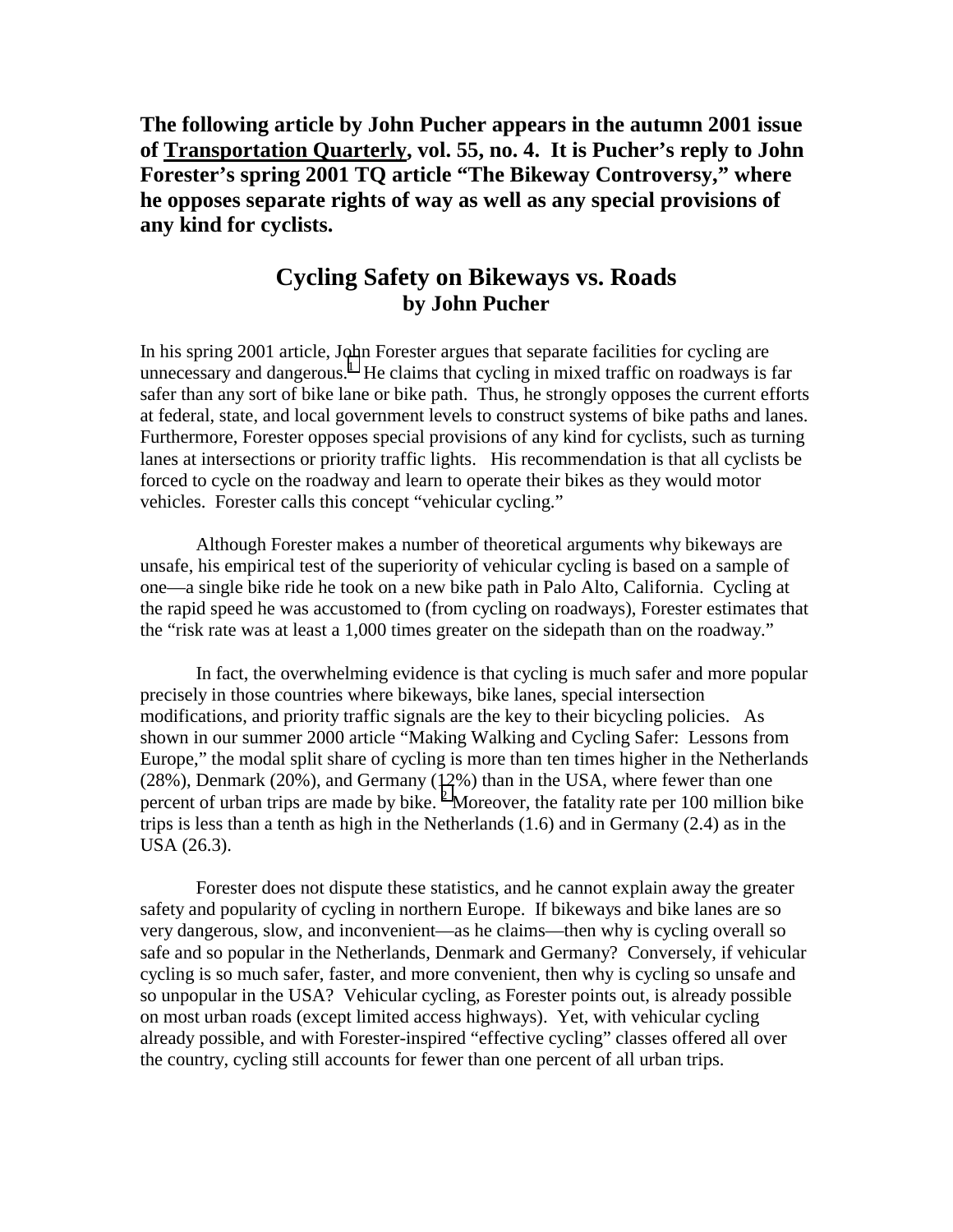Within the United States, Davis, California is generally recognized as having the most elaborate system of cycling facilities of any American city. It also has, by far, the highest bicycling modal split share (22%), and a very low fatality and accident rate, among the lowest in California. If Forester were correct that separate facilities are so dangerous, one would certainly expect Davis to be overwhelmed by all th[e r](#page-2-0)esulting bicycling injuries and deaths. Yet cycling in Davis is extraordinarily safe.<sup>3</sup>

In short, those countries and cities with extensive bicycling facilities have the highest cycling modal split shares and the lowest fatality rates. Those countries and cities without separate facilities have low modal split shares and much higher fatality rates. Forester claims that this is pure correlation and proves nothing. Nevertheless, the differences we have cited are dramatic—indeed, an order of magnitude or greater—and they directly contradict Forester's claim that separate facilities are so unsafe and inconvenient.

Whatever the merits of separate cycling facilities, they cannot be the sole policy to promote safe and convenient bicycling in the USA. In our summer 2001 TQ article, we recommended a multi-faceted approach that includes a wide range of measures to improve bicycling conditions:

- traffic calming of residential neighborhoods
- urban design oriented to people and not cars
- restrictions on motor vehicle use
- better traffic education of both motorists and nonmotorists
- enforcement of traffic regulations protecting cyclists

Our summer TQ article specifically recommended accommodating the sort of "vehicular cycling" that Forester advocates, but certainly not to the exclusion of separate facilities. Moreover, in an earlier article cited by Forester, my colleagues and I insisted on enforcement of the legal rights of "vehicular cyclists" to use most urban roads. We also recommended that roads be made more "bikable" through wider curbside lanes and shoulders, drain grate replacement, pothole patching, clear lane striping, and bikeactivated traffic signals.<sup> $\frac{1}{4}$  $\frac{1}{4}$  $\frac{1}{4}$ </sup> In short, our policy package would permit vehicular cycling as well as cycling on separate facilities. Forester, by contrast, favors eliminating all choice by forcing all cycling onto roadways, regardless of what cyclists themselves prefer.

 Forester's policies are aimed at serving fast cycling by well-trained cyclists. All of his comparisons in the spring 2001 article are made only for the high cycling speed he advocates. He completely ignores the willingness, desire or need of most people to cycle at slower speeds. Thus, his analysis and policy recommendations apply mainly to the small group of high-speed, well-trained vehicular cyclists.

Separate paths and lanes are especially important for those unable or unwilling to do battle with cars for space on streets. Training courses may help, but they do not eliminate the inherent danger of cycling on the same right of way with motor vehicles, particularly for those whose mental or physical conditions limit their capacity to safely